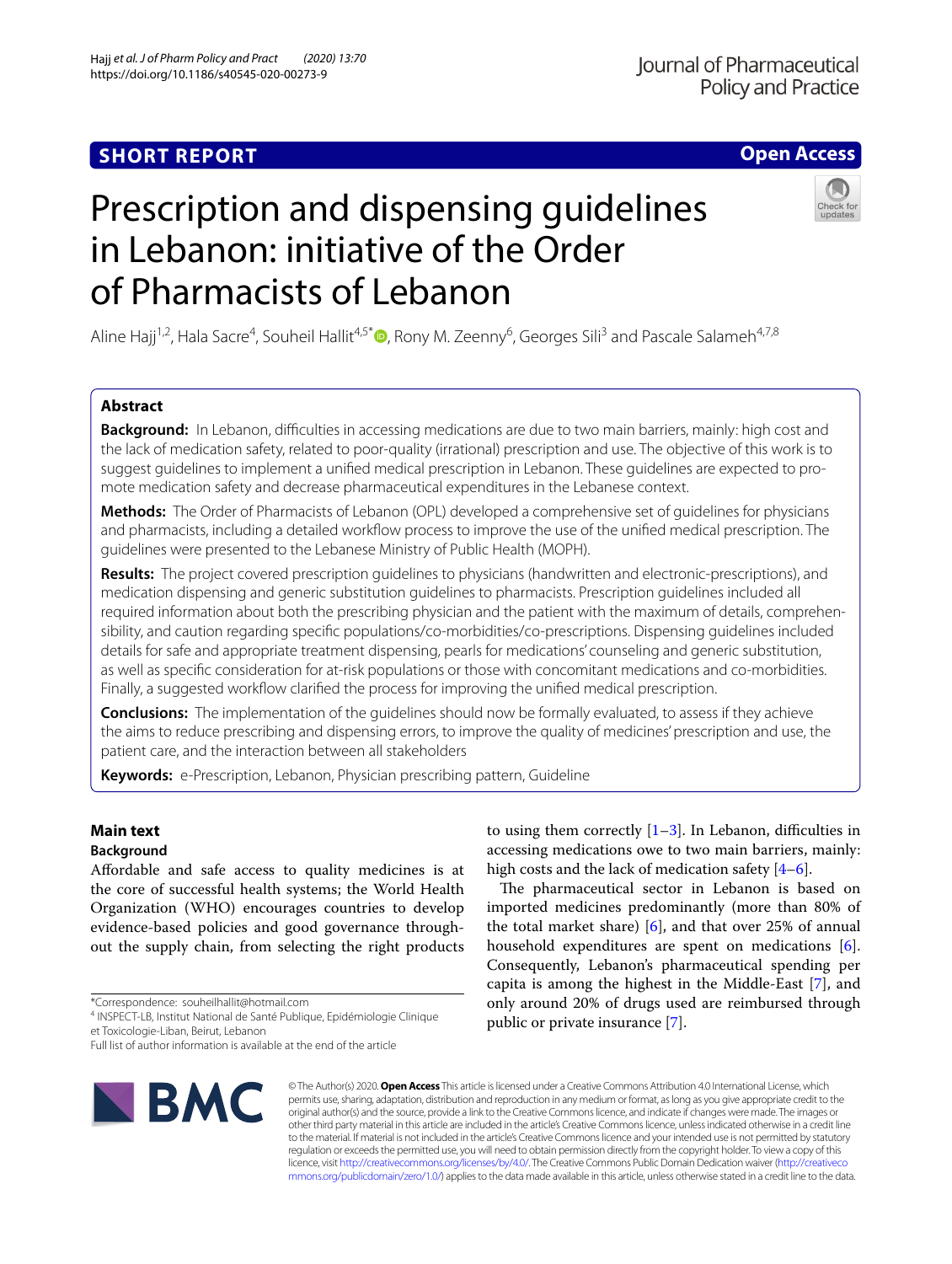Medication safety is another signifcant public health concern, particularly in a country where medication-related knowledge and patient interactions with primary caregivers are suboptimal  $[8]$  $[8]$ . Therefore, medication errors and adverse drug reactions can be distressing to both the patient and health care providers, causing severe medical and economic harm [[9–](#page-4-2)[11\]](#page-4-3). While adverse drug reactions are sometimes difficult to avoid, a medication error is usually avertible and defned as "any preventable event that may cause or lead to inappropriate medication use or patient harm while the medication is in the control of the health care professional, patient, or consumer" [[12](#page-4-4)]. Some of these medication errors are seen at the early stages of medication use, particularly prescribing and dispensing, involving both the physician and the pharmacist [\[9](#page-4-2)].

Multicomponent interventions have been suggested worldwide to improve and secure access to medicine, improve the quality of prescribing/dispensing, and decrease pharmaceutical expenditures [\[9](#page-4-2), [13](#page-4-5)]. As one of these strategies, the Lebanese Ministry of Public Health (MOPH) adopted in 2015 a unifed medical prescription form among physicians, pharmacists, and patients (ministerial decision no. 1295) as a mean to promote generic drug use. The form, composed of several sections, targets physicians, pharmacists/radiologists/ medical laboratories, insured patients, and third-party payers, but lacks essential felds such as age, gender, and diagnosis.

In this context, a study published in 2017 [[14\]](#page-4-6), exploring community pharmacists' views and reported practices about the new generic drug substitution policy, revealed that pharmacists did not perceive a signifcant decrease in overall patient expenditures, nor an increase in generic drug dispensing. The authors also outlined a poor adherence to the policy from all stakeholders, including pharmacists, patients, and physicians; the latter seemed to overuse the option of nonsubstitutable medications [[14\]](#page-4-6). Finally, the absence of an electronic prescription and patient profle platform magnify the risk of error. Hence, a complete medical record/tracking option would allow the pharmacist to give their best medication counseling [\[15\]](#page-4-7).

To address all aforementioned issues, the Order of Pharmacists of Lebanon (OPL), the official professional association of pharmacists in Lebanon, suggested a comprehensive process to implement the unifed medical prescription in Lebanon. The objective of this work is to present the suggested guidelines and processes, which implementation is expected to reduce the risk of errors at the physician prescribing and medication dispensing levels.

### **Methods**

#### *Generating the guidelines*

The scientific committee of the OPL worked to have clear guidelines for the application of the unifed prescription policy, as previously decided by the MOPH. These guidelines are part of a governance framework of the healthsystem developed by the OPL, and inspired by the World Health Organization (WHO) [\[16](#page-4-8)]; their development took place through several steps.

#### *Literature review*

After a thorough literature desk-review, several internationally published documents were selected as adaptable to the Lebanese system. Out of dozens of documents found, the following were selected: Guide to Good Prescribing written by the WHO [\[17](#page-4-9)]; Guidelines for Dispensing of Medicines by the Pharmacy Board of Australia [[18\]](#page-4-10); How to Write a Prescription: Guidelines for Dentist by the Irish Health Protection Surveillance [[19\]](#page-4-11); General Prescribing Guidance by England National Health Service [\[20](#page-4-12)]; Writing a Prescription: Guidelines by Indian Medical Dialogues [\[21](#page-4-13)]; Appropriate Prescribing of Medications: An Eight-Step Approach by American researchers [\[22\]](#page-4-14); and Guideline for generic substitution-KNMP from Switzerland [[23\]](#page-4-15). These documents were chosen since they were issued by international and national authorities and researchers such as American, Australian, European and India (a developing country).

#### *Synthesis into four documents*

The members of the scientific committee synthesized the literature and generated four documents. It is noteworthy that the committee is composed of pharmacists practicing in diferent settings: two community pharmacists, one clinical pharmacist, three academic pharmacists, and one managerial pharmacist.

After a series of meetings dedicated to this purpose, the committee submitted a draft to the OPL Board (elected members representing all pharmacy practice settings, i.e., community pharmacists, managerial pharmacists, marketing, and sales pharmacists) for review and approval. Two meetings were necessary to produce the fnal version of the three-part guidelines and the workflow process. They stated different points to the concerned parties:

- 1 To the physicians: Guidelines for writing prescriptions and E-prescriptions, and recommendations for the use of internationally approved abbreviations that are easy to read by the pharmacist (Additional fle [1](#page-3-4)).
- 2 To the pharmacists: Guidelines for accurate prescription reading, safe medication dispensing, and generic substituting (Additional file [2](#page-3-5)).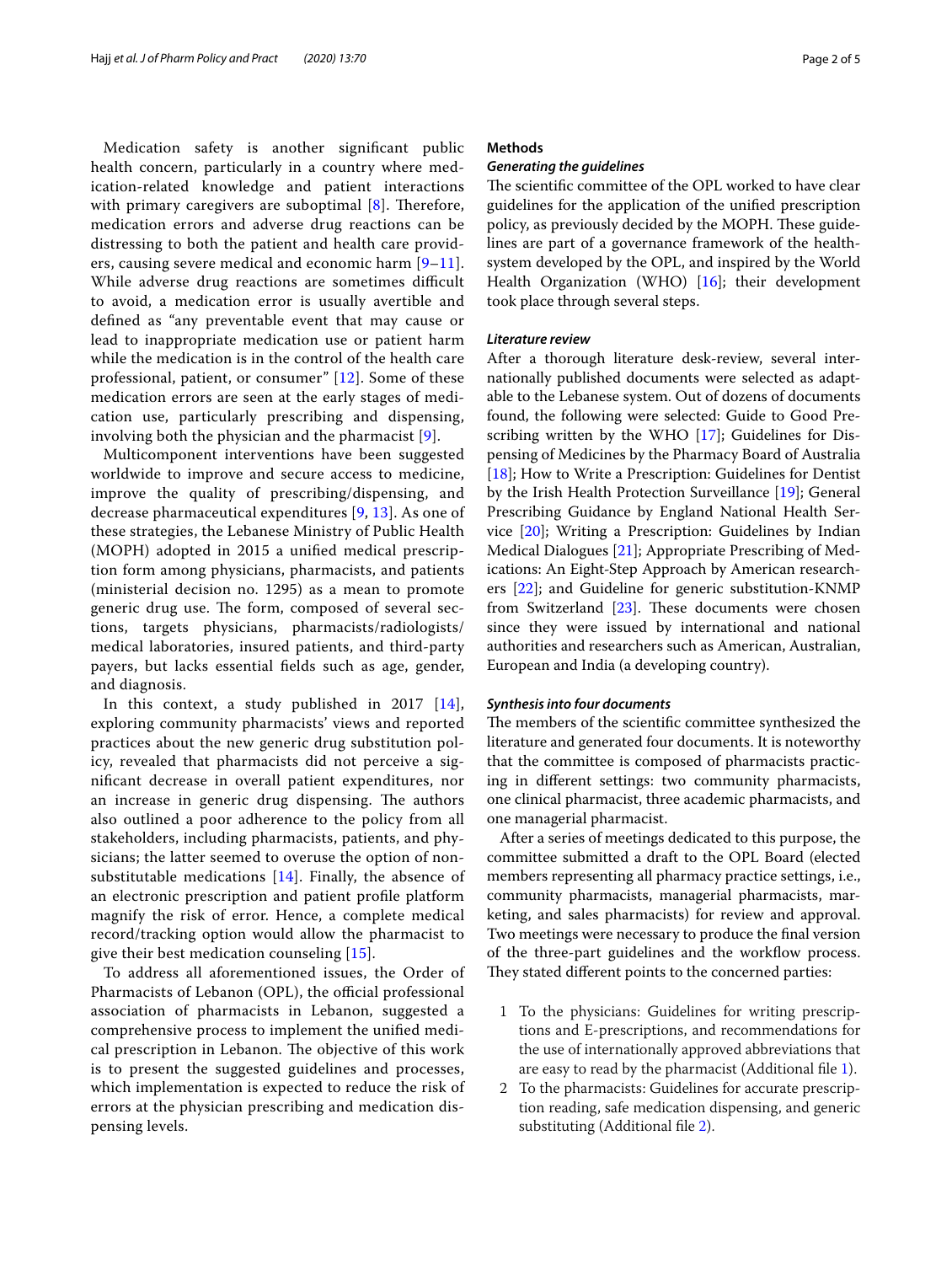- 3 To the MOPH: Suggested changes in the format of the unifed medical prescription for better traceability, convenience, and ease of use (Additional fle [3](#page-3-6)).
- 4 Workfow: Clarifed the interaction between stakeholders throughout the process (Additional fle [4\)](#page-3-7).

#### *Submission to concerned authorities*

The OPL submitted a comprehensive project to the MOPH, including the guidelines, the changes suggested to the MOPH, the workflow process, and suggestions to improve the use of the unified prescription. The implementation of guidelines is expected to be soon, given that the MOPH administration welcomed the project and started to gather stakeholders' opinion about it; however, various factors can infuence and delay this process, including political turmoil, economic difficulties, the rigidity of the healthcare system, and the willingness of healthcare professionals to collaborate.

#### **Results**

The details of the guidelines are presented and discussed below.

# *Handwritten and electronic e‑prescription guidelines for physicians (details in [Additional fle 1\)](#page-2-0) (24)*

The guidelines include the basic legal requirements of a prescription, with specifc details about the prescribing physician and the patient, in addition to elements of good practice, in addition to comprehensibility and avoiding abbreviations; the prescription also allows for detailed information,. Required felds included the name of the drug, dose, dosage form, route, frequency, and duration of treatment, in addition to sections regarding potentially high-risk groups (pregnant/breastfeeding women, elderly, and children), allergies, contraindications, and drug–drug interactions for poly-medicated patients.

### <span id="page-2-0"></span>*Dispensing guidelines for pharmacists (details in [Additional](#page-2-1)  [fle 2\)](#page-2-1) (25)*

The main dispensing guidelines included sections on:

- the maximum validity of the prescription, set to one month after the date of issuing for acute conditions, and one year for chronic diseases.
- safe and appropriate treatment dispensing: the pharmacist should have an independent judgment and has to verify the prescription taking into account the following elements: drug dose, frequency, route of administration, duration of treatment, use of other medications, co-morbidities, medication history, and other relevant circumstances, including but not limited to allergies, compliance, and cost.
- medications counseling, including any oral or written information on dispensed medications to optimize the benefts of the therapy, improve patient's understanding of the treatment, and enhance compliance while minimizing adverse efects.
- generic substitution.
- special and at-risk populations, e.g., pregnant/breastfeeding women, elderly, and children.
- dispensing safety check taking into account allergies, dosing, contraindications, drug-drug interactions, and potential side efects, before providing the medication to the patient.
- reporting errors and adverse drug reactions of any type.

# <span id="page-2-1"></span>*Prescription format amendments (details in [Additional fle 3](#page-2-2))* The OPL suggestions that would improve the functional-

ity of the unifed prescription include:

- a) using a triplicate prescription form: one copy for the patient, one for the pharmacist, and the third copy for the third-party payer (if available);
- b) adding essential missing felds as available through the electronic Lebanese Advanced Patient Profle, such as gender, age, and diagnosis and replacing the serial number of the prescription by a QR code (for better security and confidentiality);
- c) removing the medical laboratory tests section, and creating separate forms with no serial number for both medical laboratory tests and medical reports; those forms would be developed by concerned parties in collaboration with the MOPH.

#### <span id="page-2-2"></span>*Standard operation procedure for prescriptions workfow*

In addition to these guidelines, standard operating procedures were suggested to improve the workflow of pre-scribing and dispensing medications (Additional file [4](#page-3-7)).

#### **Discussion**

These guidelines are of primary importance, in the absence of any prior related recommendations in Lebanon. Guidelines for generating e-prescriptions are particularly important under the current COVID-19 pandemic circumstances and related confnement measures. Indeed, the COVID-19 outbreak has challenged all healthcare team members, including pharmacists who are required to secure adequate clinical pharmacy practice management, especially to high-risk patients such as those undergoing hematopoietic cell transplantation or cellular therapy [\[26](#page-4-16)]. Such a system would allow pharmacists to continue monitoring patients, providing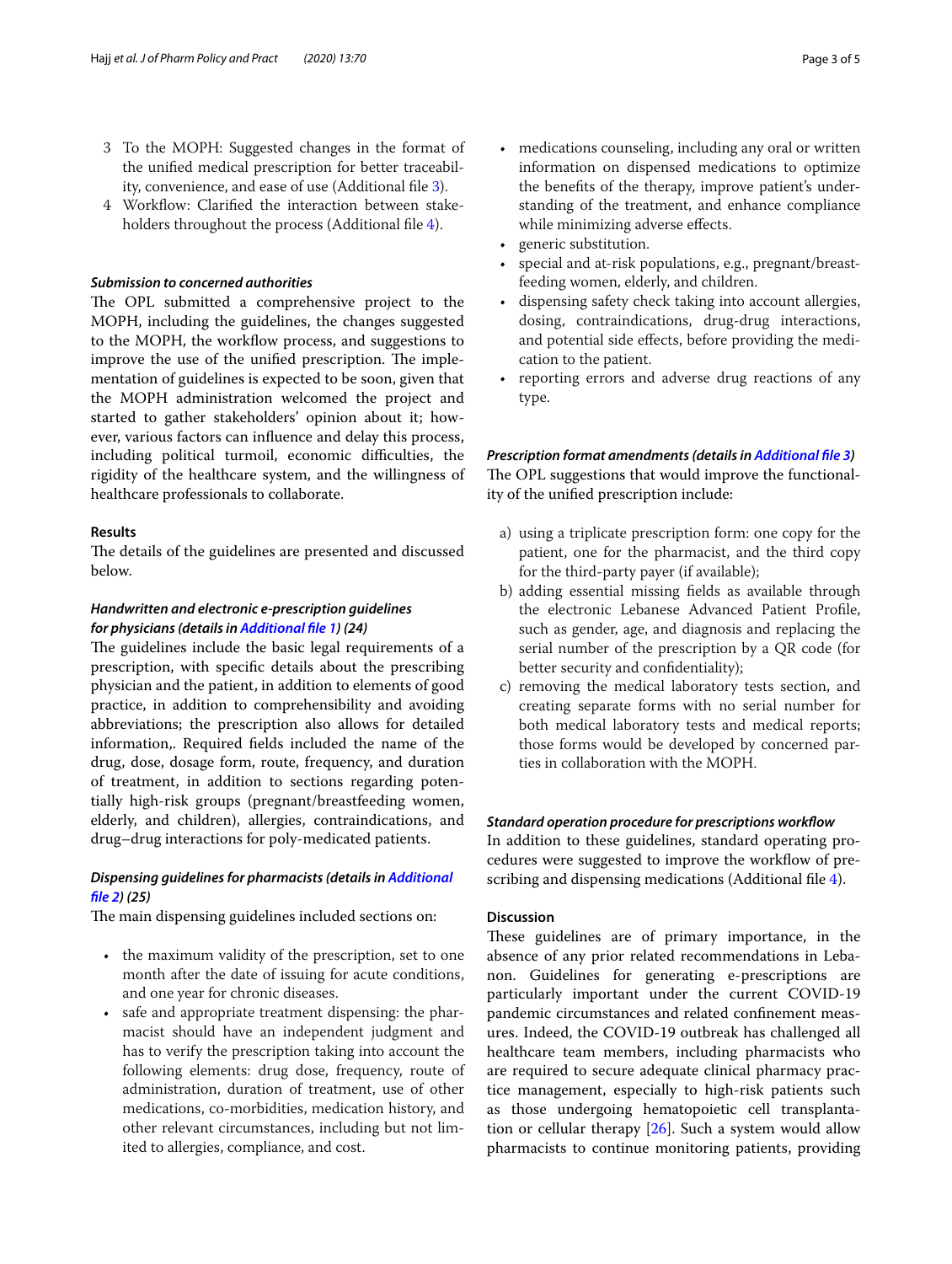them with specifc education they might need during the pandemic. In that context, some already published recommendations about optimizing technology resources [[26\]](#page-4-16) can be added to the current guidelines. A recent published commentary described the "success story" of two Greek hospitals that allowed the continuity of care/ therapies of patients with infammatory bowel disease using telemedicine services, electronic-prescriptions, and home delivery of medications during the COVID-19 lockdown [\[27](#page-4-17)].

Moreover, although previous studies have shown that medication errors related to prescriptions were common in Lebanese hospitals [[28](#page-4-18), [29\]](#page-4-19), and the community [[30\]](#page-4-20), the early stages of implementation of the medication safety system in Lebanon is in its infancy, as it is still in the early stages of implementation by the MOPH [\[31](#page-4-21)]. The suggested guidelines are thus expected to reduce the risk of prescription and dispensing errors, assess and decrease the risk of medications' off-label use, decrease medication-related expenditures, promote better reporting of safety issues to authorities, and eventually improve patients' health. The system might also help capture professional practice mal-adherence to clinical guidelines, potential lack of efficacy, which can, in turn, identify misprescribed medications, poor-quality medicines, or even clusters of antimicrobial resistance.

Hence, piloting these guidelines among a small sample of volunteer healthcare professionals would optimize those guidelines and confrm the value of the project before implementing it on a larger scale: The implementation of the guidelines should be formally evaluated, to assess if they achieve the stated short and long-term objectives to improve the quality of medicines' prescriptions and use, the patients care, and the communication among health care professionals, as well as to help rationalizing the pharmaceutical expenses.

#### **Conclusions**

The Order of Pharmacists of Lebanon suggested guidelines and procedures for physicians and pharmacists in Lebanon to enhance the application of the Lebanese unifed medical prescription; further assessment studies are necessary to confrm the value of this project in improving patients' safety and optimizing the healthcare system in Lebanon.

#### **Supplementary information**

**Supplementary information** accompanies this paper at [https://doi.](https://doi.org/10.1186/s40545-020-00273-9) [org/10.1186/s40545-020-00273-9](https://doi.org/10.1186/s40545-020-00273-9).

<span id="page-3-5"></span><span id="page-3-4"></span>**Additional fle 1:** Prescription and E-prescription guidelines for physicians.

<span id="page-3-6"></span>**Additional fle 2:** Dispensing guidelines for pharmacists.

<span id="page-3-7"></span>**Additional fle 3:** Prescription format amendments.

Additional file 4: Suggested prescription workflow.

#### **Abbreviations**

MOPH: Lebanese Ministry of Public Health.; OPL: Order of Pharmacists of Lebanon.; WHO: World Health Organization.

#### **Acknowledgments**

All members of the OPL scientifc committee.

#### **Authors' contributions**

AH drafted the manuscript; HS assisted in drafting and reviewing the manuscript; PS designed the study; PS, RMZ, and SH reviewed the manuscript and corrected it. All authors read and approved the fnal manuscript.

#### **Funding**

Not applicable.

#### **Availability of data and materials**

All related data are attached as additional fles.

#### **Ethics approval and consent to participate**

Not applicable; no ethics committee approval was needed since the study did not involve any human or animal participants.

#### **Consent for publication**

Not applicable.

#### **Competing interests**

The authors declare that they have no competing interests.

#### **Author details**

<sup>1</sup> Laboratoire de Pharmacologie, Pharmacie Clinique Et Contrôle de Qualité<br>Des Médicaments, Saint-Joseph University, Beirut 1107 2180, Lebanon. <sup>2</sup> Faculty of Pharmacy, Saint-Joseph University, Beirut 1107 2180, Lebanon.<br><sup>3</sup> Drug Information Center, Order of Pharmacists in Lebanon, Beirut, Lebanon.<br><sup>4</sup> INSPECT-LB, Institut National de Santé Publique, Epidémiologie et Toxicologie-Liban, Beirut, Lebanon.<sup>5</sup> Faculty of Medicine and Medical Sciences, Holy Spirit University of Kaslik (USEK), Jounieh, Lebanon. <sup>6</sup> Clinical Pharmacy Department, American University Beirut Medical Center, Beirut, Lebanon.<sup>7</sup> Faculty of Pharmacy, Lebanese University, Beirut, Lebanon.<sup>8</sup> Faculty of Medicine, Lebanese University, Beirut, Lebanon.

#### Received: 6 April 2020 Accepted: 22 September 2020 Published online: 06 November 2020

#### **References**

- <span id="page-3-0"></span>1. Buss AH, Perry M. The aggression questionnaire. J Pers Soc Psychol. 1992;63(3):452.
- 2. Critchfeld KL, Levy KN, Clarkin JF, Kernberg OF. The relational context of aggression in borderline personality disorder: Using adult attachment style to predict forms of hostility. J Clin Psychol. 2008;64(1):67–82.
- <span id="page-3-1"></span>3. Van Buren A, Cooley EL. Attachment styles, view of self and negative afect. 2002.
- <span id="page-3-2"></span>4. Akel M, Ramia E, Hallit S, Hajj A, Lahoud N, Hajj H, et al. Medication safety spontaneous reporting system: the Lebanese Order of Pharmacists Initiative. Bull Fac Pharm Cairo Univ. 2019;57(1):66–81.
- 5. Sacre H, Hajj A, Aoun R, Hallit S, Zeitoun A, Salameh P. Drug safety in Lebanon. 2020. In: Drug safety in developing countries: achievements and challenges. Elsevier Inc. 1. [https://www.elsevier.com/books/drug-safet](https://www.elsevier.com/books/drug-safety-in-developing-countries/al-worafi/978-0-12-819837-7) [y-in-developing-countries/al-worafi/978-0-12-819837-7](https://www.elsevier.com/books/drug-safety-in-developing-countries/al-worafi/978-0-12-819837-7).
- <span id="page-3-3"></span>6. Finzi R, Cohen O, Ram A. Attachment and divorce. J Fam Psychother. 2000;11(1):1–20.